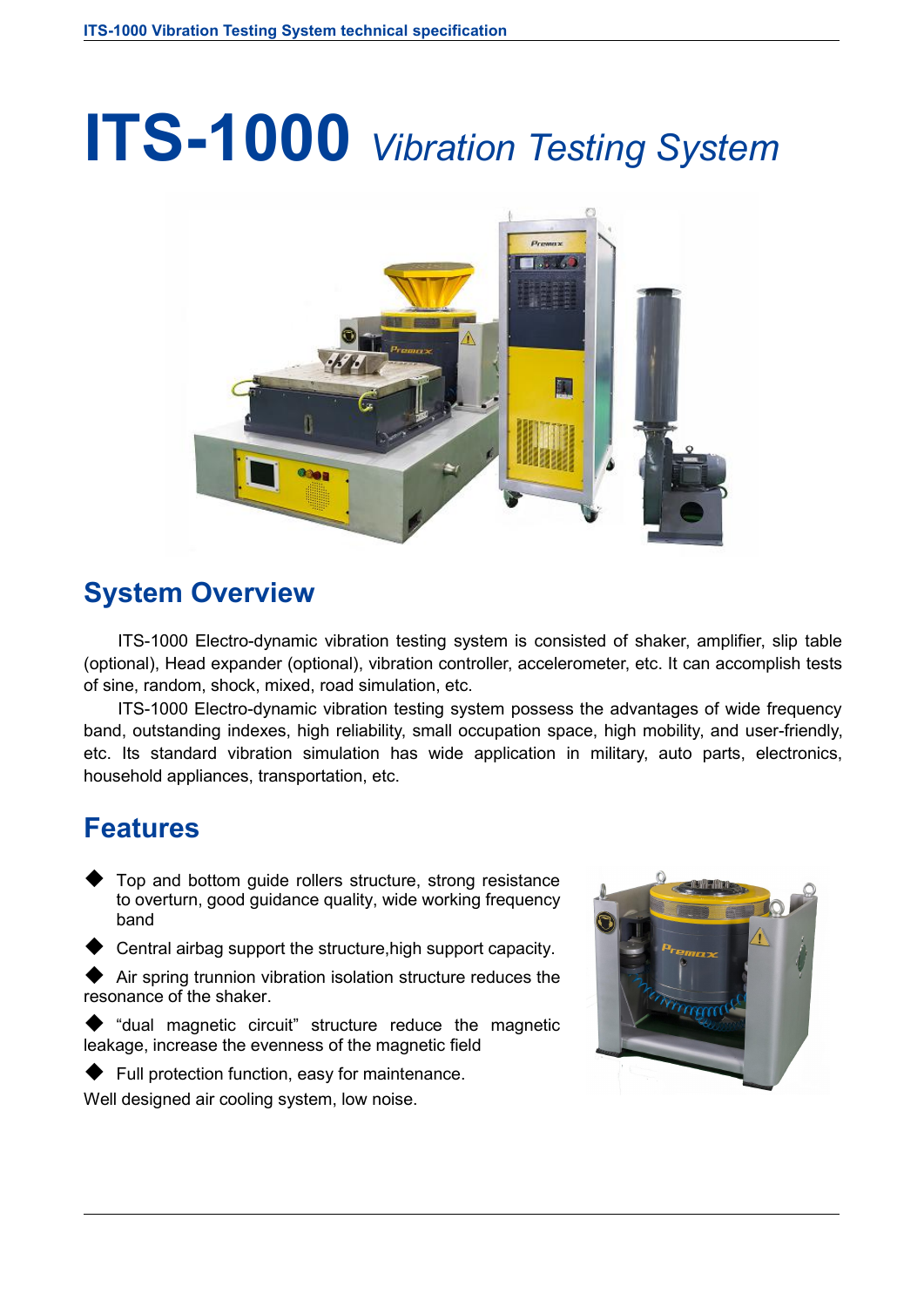### **ITS-1000**

| <b>ITS-1000</b>                     |                               |                                          |                                                                |  |
|-------------------------------------|-------------------------------|------------------------------------------|----------------------------------------------------------------|--|
| Max. Sine Force                     | 1,000kgf (2204.6lbf)          | Max. Random Force                        | 700kgf (1543.2lbf)                                             |  |
| Frequency range                     | 2-2000Hz                      | Equivalent<br>0f<br>mass<br>moving parts | 10kg (22.05 lbs)                                               |  |
| displacement<br>Max<br>$(p-p)$      | 51mm(2 in)                    | Load joint                               | $\varnothing$ 100mm (3.94 in), 8<br>8<br>$\in$ 200mm (7.87 in) |  |
| Max speed                           | $(78.7 \text{ in/s})$<br>2m/s | Table bolt                               | M10                                                            |  |
| Max acceleration                    | 981m/s <sup>1</sup> 2 (100g)  | Magnetic leakage                         | $<$ 1mT                                                        |  |
| Table diameter                      | $\varnothing$ 240mm (9.45 in) | $L^*W^*H$ )<br>overall<br>dimension      | 870mm*670mm*810mm<br>34.25in*26.38in*31.89in                   |  |
| Max load                            | 300kg (661.39lbs)             | Shaker weight (without<br>package)       | 1100kg (2425.08lbs)                                            |  |
| Vibration<br>isolation<br>frequency | $<$ 3Hz                       | Cooling                                  | Air Cooling                                                    |  |

| <b>VSA-H103 amplifier parameters</b> |                           | <b>PBL-2 blower parameters</b>  |                                          |
|--------------------------------------|---------------------------|---------------------------------|------------------------------------------|
| Max output power                     | 16kVA (19A)               | Blower power                    | 4kW                                      |
| Rated<br>output                      | 120Vrms                   | <b>Blast capacity</b>           | $0.356m^{3}/s$ (12.57ft <sup>3</sup> /s) |
| voltage                              |                           |                                 |                                          |
| <b>SNR</b>                           | $>65$ dB                  | <b>Blast pressure</b>           | 0.058kgf/cm^2 (0.825psi)                 |
| Efficiency<br>0f                     | >93%<br>the               | Diameter of air duct            | 120mm (4.72 in)                          |
| amplifier                            |                           |                                 |                                          |
| <b>Dimensions</b>                    | 0f<br>800mm*600mm*1558mm  | <b>Dimensions</b><br>οf         | 559mm*770mm*1663mm                       |
| amplifier (L*W*H)                    | (31.50in*23.62in*61.34in) | blower(L*W*H)                   | (22in*30in*65in)                         |
| weight<br>Amplifier                  | 350kg (771.62lbs)         | weight(without<br><b>Blower</b> | 120kg (264.55lbs)                        |
| (without package)                    |                           | package)                        |                                          |

| <b>Environment requirement</b> |                             | <b>Optional configuration</b> |                      |
|--------------------------------|-----------------------------|-------------------------------|----------------------|
| Temp                           | $0-40^{\circ}$ C (32F-104F) | Slip table                    | Head expander        |
| Humidity                       | 0%-90%RH, no frost          | Moving parts                  | Heat isolation board |
| Power requirement              | 3 Phase 480V±10%, 60Hz,     | Fixture                       |                      |
|                                | 26kVA (31A)                 |                               |                      |
| Requirement<br>of              | 0.6MPa (87 psi)             |                               |                      |
| pressing air                   |                             |                               |                      |